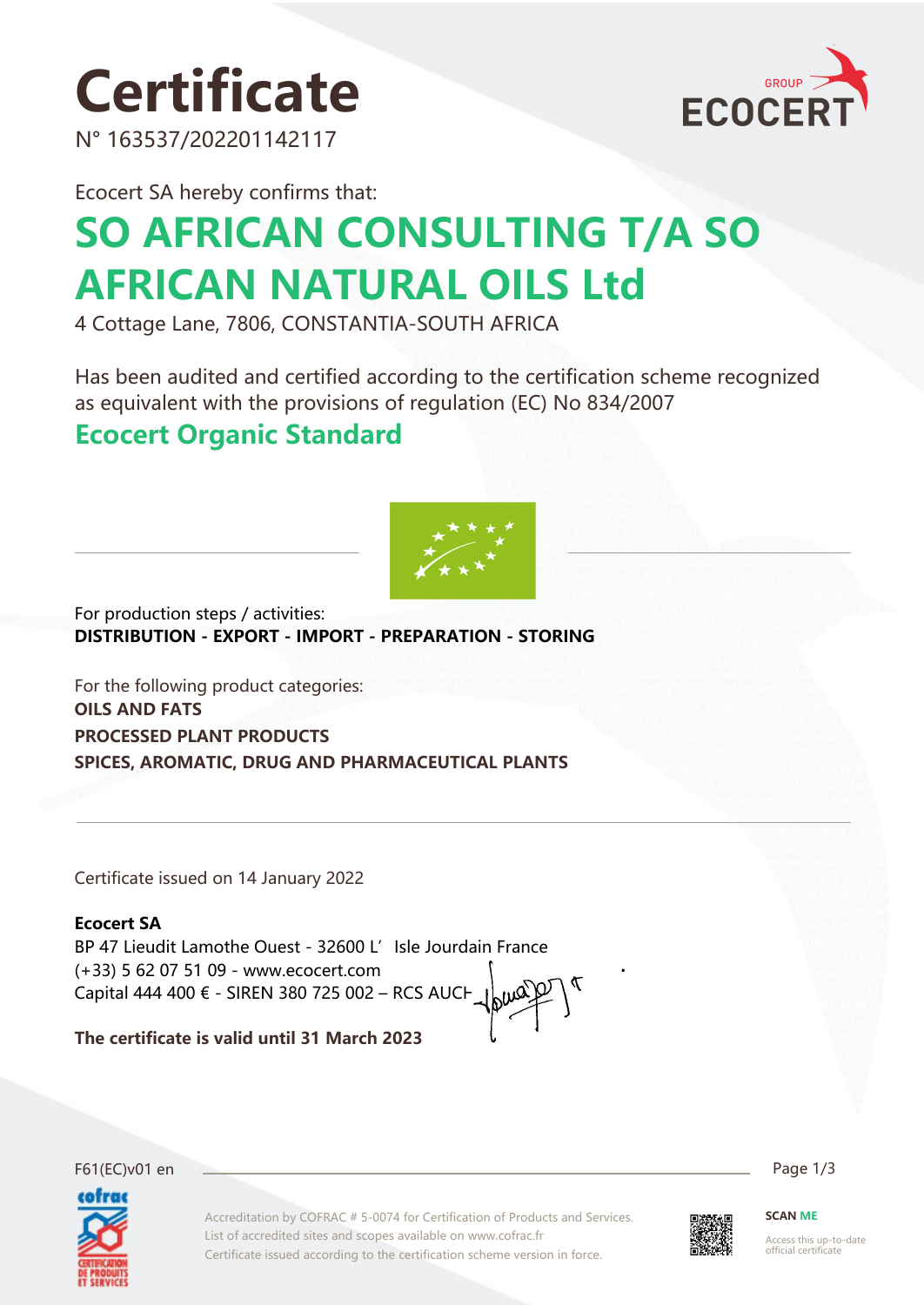

## **Annex to the certificate**

N° 163537/202201142117

## **SO AFRICAN CONSULTING T/A SO AFRICAN NATURAL OILS Ltd**

Ecocert Organic Standard recognized as equivalent with the provisions of regulation (EC) No 834/2007

#### Products certified:

#### **PRODUCT DEFINED AS**

- **>** Argan oil Organic
- **>** Baobab oil Organic
- **>** Grape seed oil RBD **Organic**
- **•** Strape seed oil **Organic**
- **>** Jojoba oil Organic
- **>** Kalahari Melon Seed oil **Organic**
- **>** Mafura butter **Company Company of Company Company of Company Company Companies and Company Companies and Company Companies and Company Companies and Company Company Company Company Company Company Company Company Compa**
- **>** Manketti Mongongo oil **Organic**
- **>** Marula oil Organic
- **•** Moringa seed oil **Organic**
- **•** Moringa seeds **Organic**
- **••** Olive oil **Organic**
- **•** Prose Geranium oil **Discussed Access 2018**
- **••** Prosehip oil **b b** Rosehip oil **b b**  $\alpha$  **c**  $\alpha$  **c**  $\alpha$  **c**  $\alpha$  **c**  $\alpha$  **c**  $\alpha$  **c**  $\alpha$  **c**  $\alpha$  **c**  $\alpha$  **c**  $\alpha$  **c**  $\alpha$  **c**  $\alpha$  **c**  $\alpha$  **c**  $\alpha$  **c**  $\alpha$  **c**  $\alpha$  **c**  $\alpha$  **c**  $\alpha$  **c**  $\alpha$  **c**  $\alpha$
- **•** Prosection Seeds **Containers** Organic
- **>** Rosemary oil Organic
- **•** Tea tree oil **Organic**
- **•** Ximenia seed oil **b** Organic

Certificate issued on 14 January 2022

#### **The certificate is valid until 31 March 2023**

#### **Ecocert SA**

F61(EC)v01 en Page 2/3 Capital 444 400 € - SIREN 380 725 002 – RCS AUCH BP 47 Lieudit Lamothe Ouest - 32600 L'Isle Jourdain France (+33) 5 62 07 51 09 - www.ecocert.com



Accreditation by COFRAC # 5-0074 for Certification of Products and Services. List of accredited sites and scopes available on www.cofrac.fr Certificate issued according to the certification scheme version in force.



**SCAN ME**